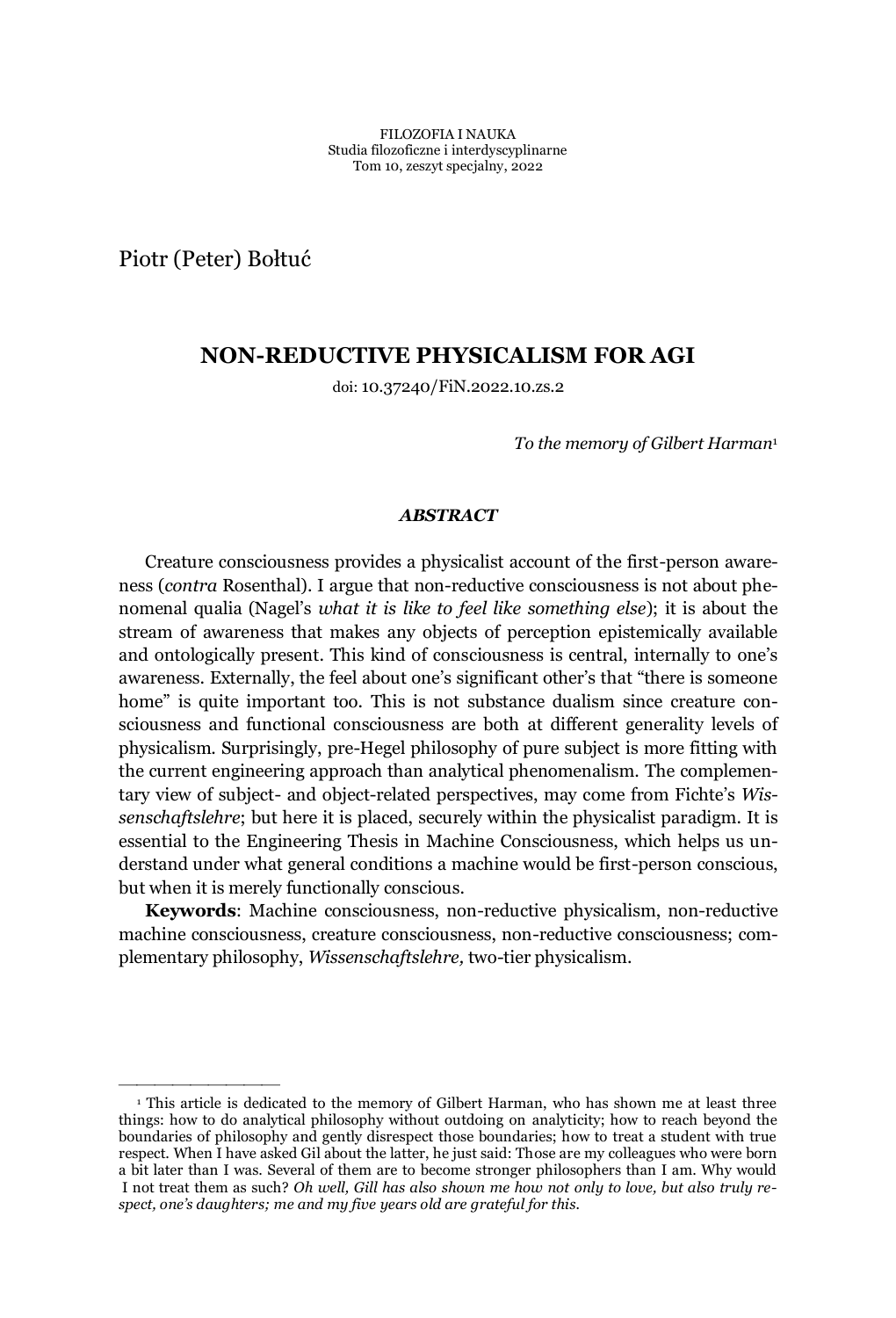### **1. INTRODUCTION**

In Part I we focus on philosophical issues that relate to physicalism. The goal is to explain how complementary treatment of the subjective and objective epistemic perspectives can be consistent with physicalism. This leads to two-tier physicalism. We put forward a controversial thesis that *creature consciousness* is the base of first-person awareness; this is in stark contrast with a common tendency to view it as grounded only in advanced functionalities. Creature consciousness and the functionalist level of analysis at the third-person level of description are those two tiers of functionalism In Part II we apply the main points from Part I to first-person machine consciousness.

### **2. COMPLEMENTARITY**

# **2.1. Non-reductive two-tear physicalism**

Rarely would physicalists accept a non-reductive position on consciousness—and remain *physicalists through and through*. Such view requires accepting two different points:

1) physicalism—seen here as a view that everything has only physical causes, explainable directly or indirectly by the laws of nature, physical, chemical, biological, also mathematical, extending into engineering and computer science, medicine and *the soft sciences*: psychology, sociology, economics and other domains;

2) non-reductive view on first-person consciousness-denying the possibility of always having a reduction from first-person awareness to the third person view on the world or *vice versa*.

I accept both these points. Here is the account of the view:

The conscious experience functions as non-reductive in what psychology calls creature-consciousness. Thus, irreducibility consists in the stream of first-person awareness, not its phenomenal content. This may look like a blunder and incompetence to those philosophers, who dismiss ontologies different from various forms of phenomenalism (for instance, Locke's, Berkeley's, particularly Hume's and Parfit's). They maintain that there is nothing but continuity and connectedness of our experiences? *I say, not even close!*

### **2.2. Creature-consciousness physicalism**

What sense of creature consciousness makes possible its role as the gist of the first-person experiential level? It is the stream of primary awareness, which may or may not be sophisticated in content and seems to have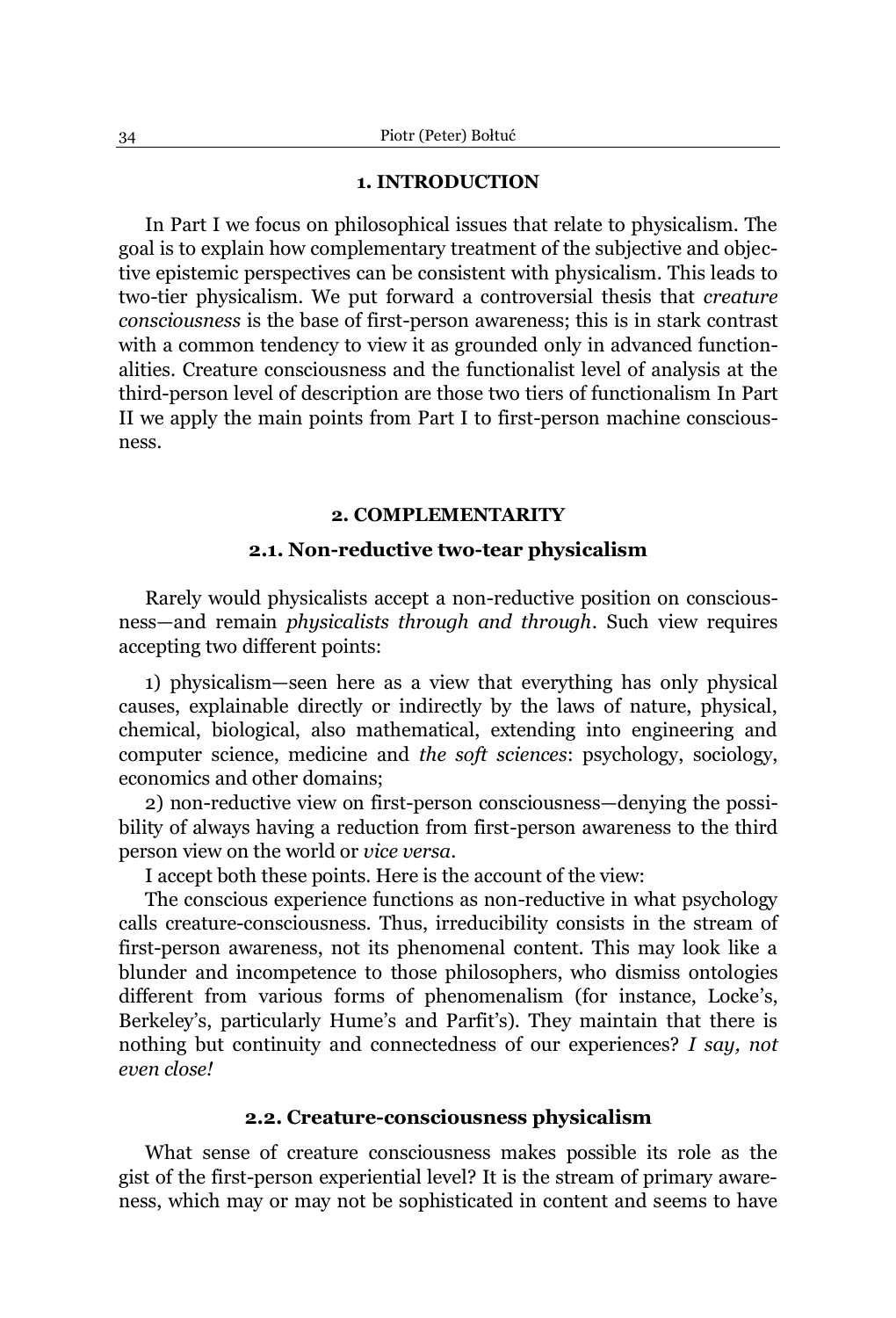different strengths among various creatures. We may compare it to the stream of light that comes from an old-fashioned movie projector before one would put in the film; only the latter provides non-trivial *phenomenal* content.

Non-reductive awareness as creature consciousness, is located at the level of bio-chemical specificity, not quite at the level of advanced functionalities, nor at the level of qualia phenomenalism. Creature consciousness, as a biochemical process, is clearly a framework at the physicalist level-few would question this. Consistent functionalism would normally be an application of physicalism as well.

Thus, we seem to have a two-tier physicalism of consciousness:

1. Creature physicalism at the level of creature consciousness

2. Functional physicalism at the level of (always physical) interactions with the environment and information transformation (thinking).<sup>2</sup>

The former provides biological explanations for aware interactions, the latter gives us a phenomenal (potentially meaningful) content. Within psychology of consciousness people are dismissive of the level of creature consciousness as trivial (David M. Rosenthal). I daresay it is not trivial at all. It provides material—in particular bio-chemical—grounding for the firstperson stream of awareness.

How would such biochemical explanation give a relevant response to the philosophical problem of explanatory gap? It does not; *does not need to*.

Ned Block illustrates the scientific nature of *ice emerging from water*  under certain temperature and pressure conditions. Thus emergence is a physicalist process fully explainable in physical sciences. Creature consciousness is the source of the stream of awareness. Daniel Dennett is right, that asking for a dualistic explanation of this process is begging the question—the process does not require or need such a level. But he is a bit overly entangled with dualities of his student times under supervision of Gilbert Ryle. Some philosophers seem chimed by the question how mechanical functions of matter generate first person "experiences" like the feeling of pain or unique experience of contemplating a certain shade of redness. Such a *Leibniz's mill* may have been justified, sort of, when physics was largely macro-level mechanics and there was a strong presumption towards microreductionism—today we know better. Natural sciences include sophisticated chemical and bio-chemical functions that allow for continuous mathematical processing, rather than discrete Turing computing (Sloman, 2020). Not all scientific explanations reduce science to the level of atomic interactions, at least as long as atoms are viewed as mechanical billiard balls.

<sup>2</sup> Physicalist theory of thinking was drafted already by Hobbes (not to mention Sextus Empiricus). It has been nicely developed by contemporary neuroscience and artificial intelligence.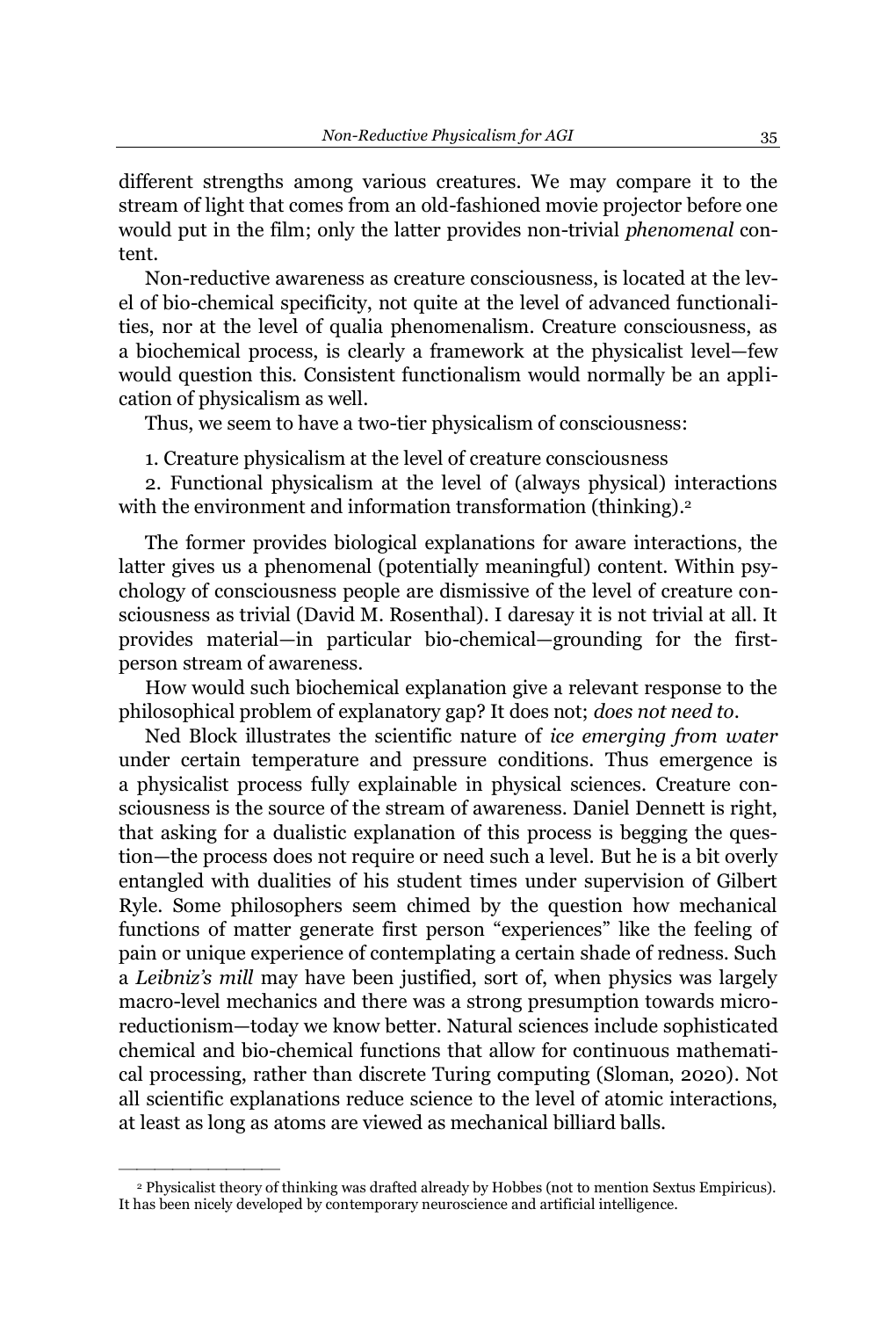Let us think of the two sides of a mirror (explored in some older British stories for the *nice kids*): How is it that the whole magic of reflections, and multicolored refractions at the well-cut edges (let us make it a stylish crystal mirror of the epoch) are possible despite the fact that a mirror is constructed of some wood and glass. Once we know some optics, the story is simple and hardly miraculous. Similarly, burning some wood to get fire seems to have mesmerized deep thinkers since the ice age, at least—but now it does not since we know basic chemistry of the process.

The reason why Dennett may be unable to address the question of firstperson consciousness is his deeply rooted hard-core version of verificationism (that comes from Gilbert Ryle). Using Ryle's rough methodology, one is unable to formulate the problem of first-person consciousness; not to mention resolving it. The generalization of people's statements linked to their fMRIs and other neurophysical measures suffices to identify the problem (Thomas Metzinger's old argument)—which does not lead to a dualist impasse in the explanatory gap but may lead to a no-nonsense solution.**<sup>3</sup>**

 Let us expand on the above points. Those who single out the first-person stream of awareness are often labelled "dualists." This brings about peculiar consequences if taken up in the context of creature consciousness, thus demonstrating how non-reductive physicalism is possible. People tend to view first-person consciousness as a sophisticated tool that even most primates lack (Rosenthal, *indirectly* Davidson), whereas it is a rather simple feature, probably present at roaches, ants, definitely at frogs.

To reiterate a novel but unsurprising idea: creature consciousness and functionalism when put together would be resulting in a two-tier *physicalist dualism. We are up to something here.* The two perspectives, first- and third-person, do bring about some kind of a dualism. Yet, this is a *perspectival dualism* (Nagel); *it does not fall into substance dualism*, which-I agree-is a rather bad idea. Substance dualism does not have-and very likely could never have—a good answer to the problem of interaction (Elizabeth of Bohemia).

Eliminativists, who deny first-person consciousness (or, its relevance), are guilty of a dismissive omission of the first-person epistemicity as ontologically relevant, actually necessary, for constructivist foundations of the reality (any non-trivial ontology).4

*I propose* that non-reductive first-person physicalism based on creatureconsciousness is the best explanation<sup>5</sup> of first-person's awareness in the

<sup>3</sup> Especially if smart, critical minds—like Dennett's—join the game, instead of dragging their feet on its sidelines.

<sup>4</sup> This was discovered by classical German philosophy (especially Fichte), but later dismissed as idealism by most 20th century physicalists, due largely to their controversial take on verification(ism).

<sup>5</sup> And an inference to the best explanation it is.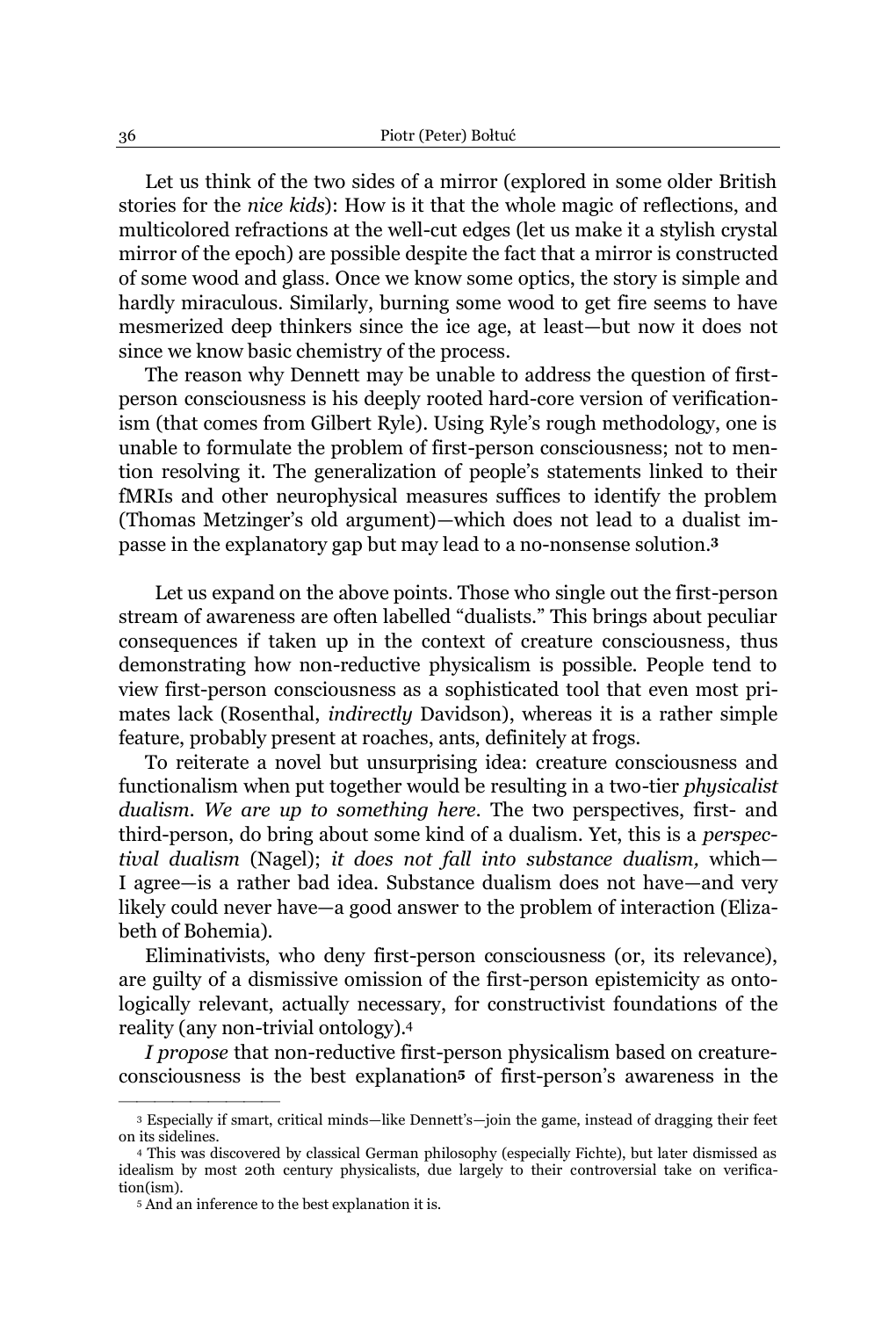objective world. *This is the gist of the philosophical framework of this paper.*

### **2.3. Recent take on complementary philosophy**

Here we explore—on a couple of occasions merely mention—some of the instances of complementarity of subject and object within physicalist<sup>6</sup> analytical philosophy.

### *2.3.1. Double Nagel*

Fortunately, physicalist phenomenalism is no longer the only game in town.

#### **NagelA**

Tom Nagel started with what I call the NagelA set of views-a complementary philosophy, with two basic, ontological (not just epistemic) starting points of his philosophical account of the world.

First, the *objective*, or rather object-related, account that views things as based on measurable, third-person verifiable claims-for instance pictures of a certain mountain that really looks different from various viewing-points were the pictures were taken.

Second, the first-person, or rather subject-related, account based largely on *the feel* of things. In building this double-aspect view (Nagel 1979A; 1986) relied to some degree on Peter Strawson who, in his book *Individuals*, opened up the option of doing non-reductive analytical philosophy of person. However, NagelA, relied largely on classical German philosophy.

As Gilbert Harman (2007) argued "It seems that whatever physical account of a subjective conscious experience we might imagine will leave it completely puzzling why there should be such a connection between the objective physical story and the subjective conscious experience." Harman<sup>7</sup> refers to the essay *Subjective and Objective* (Nagel, 1974, p. 196 f.)," which may be viewed as an early draft of the ontological part of Nagel's masterpiece, *The View from Nowhere* (Nagel, 1986)*.* Nagel highlighted his allegiance to materialism in (Nagel, 1974; 1986). Within materialism, Nagel's question—as presented by Harman—would have a straightforward explanation through the theory of evolution. The fit between one's first-person opinion and the way things are tends to be a good survival mechanism, except for certain exceptions, like those made famous by Daniel Kahneman and Amos Tversky.

<sup>6</sup> This focus on physicalism or non-reductive materialism explains merely cursory presence of David Chalmers' theory, which is now a naturalistic version of panpsychism.

<sup>7</sup> In his office at Princeton Harman had Nagel's picture next to Quine's; he told me, these belong to his favorite philosophers.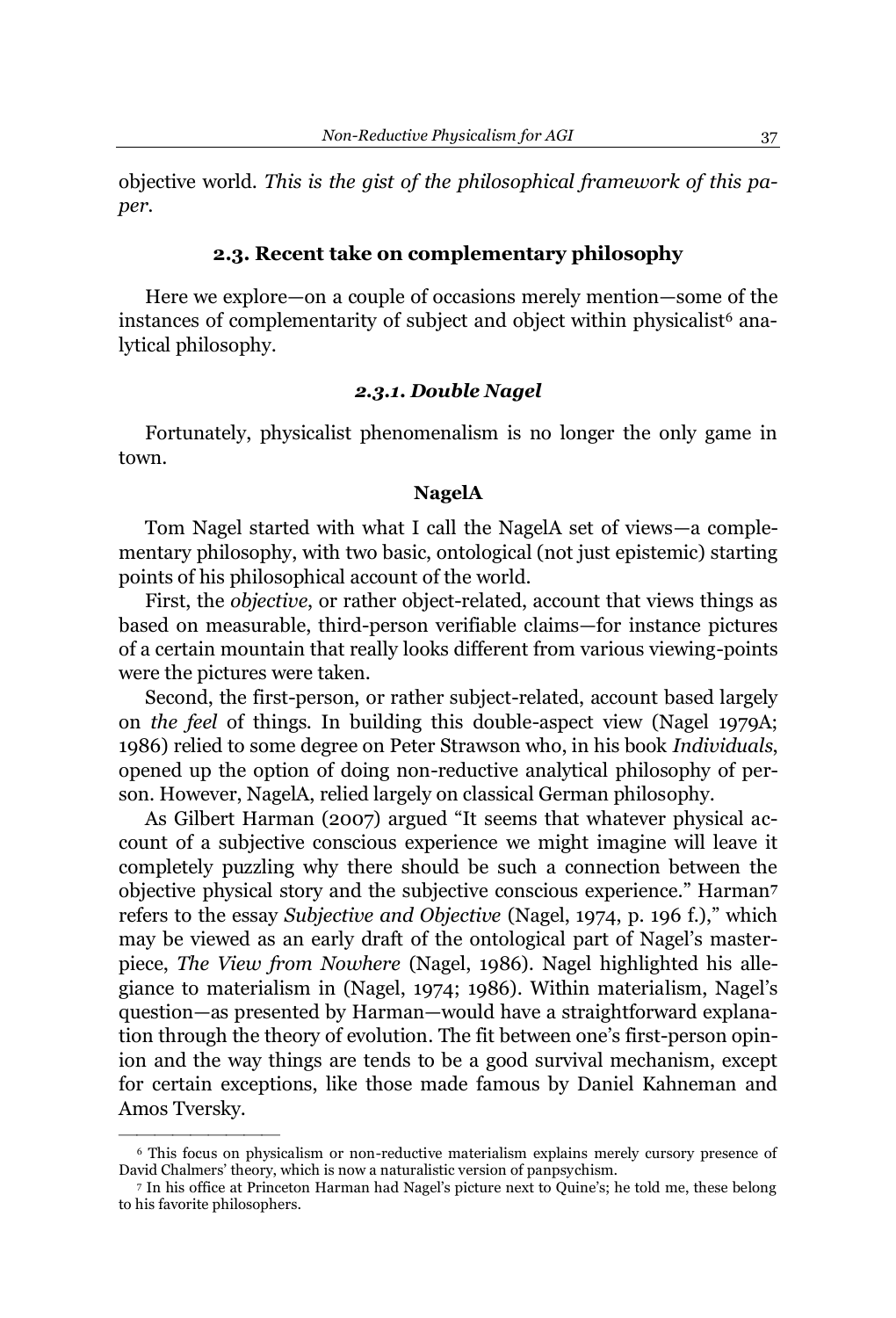Nagel's puzzlement with the gap between subjective and objective epistemic perspectives (the latter being "the view from nowhere" from his book's title) is not centered around this kind of explanation. It is metaphysical, the way Johann Gottlieb Fichte in his *Wissenschaftslehre* (and Husserl in his *Ideas*) would have it.8

#### **NagelB**

In his article *What Is It Like to Be a Bat?* (Nagel, 1974) Thomas Nagel focuses on a rather different, much narrower, picture. Nagel seems to have joined the crowd of his quite distinguished followers (e.g. Jackson; Chalmers) in viewing his early *propaedeutic* paper based on phenomenalism as the gist of non-reductive analytical philosophy. In *What it is Like to be a Bat* we have what I call NagelB (Nagel, 1979B), with Hume-style phenomenalism becoming the main basis of non-reductive philosophy of mind.

Nagel B's theory relies on the exaggeration of our inability to imagine what it is like to be someone else, e.g. a bat. It leads to abandonment of Nagel A's ontology based on complementary subject and object (subjective and objective)—instead, we face phenomenalist, epistemic worries on *the problem of experience.* 

*³*What It Is Like to Be a Bat*´*is an easy-to-follow essay, popular among undergraduates. It ignores, comfortably, Kant's victory over Humean skepticism, which was so clearly appreciated, even developed in Nagel's crucial works, mentioned above. The understanding of complementarity of subject and object in ontology, and of the subjective and objective perspectives in meta-epistemology, if we may use this term, is essential to, and clear enough in Fichte's Wissenschaftslehre—and to some degree in the works of Edmund Husserl (e.g. the early parts of his *Ideas* (Husserl 1913), some Neo-Kantians and Kant. But this position is now viewed as wrong and largely abandoned.

The problem of phenomenal qualia as the problem of experience, reaches at least from David Hume, through Derek Parfit (who was the smartest critic of Nagel 1984; whereas McGinn was just destructively clever) to his temporary followers like Frank Jackson, the author of the influential *Black and White Mary* argument, which he has later rejected. Those discussions can easily be reduced to Nagel's *what it is like to be a bat* question, which is an unfortunate *lacuna* to take.

#### **The German and British traditions in Nagel**

NagelA's more insightful work (Subjective and Objective in Nagel 1979, and *The View from Nowhere*) opened up a complementary framework between object and subject related perspectives—within the view that Nagel

<sup>8</sup> For further discussion see (Boltuc, 2019).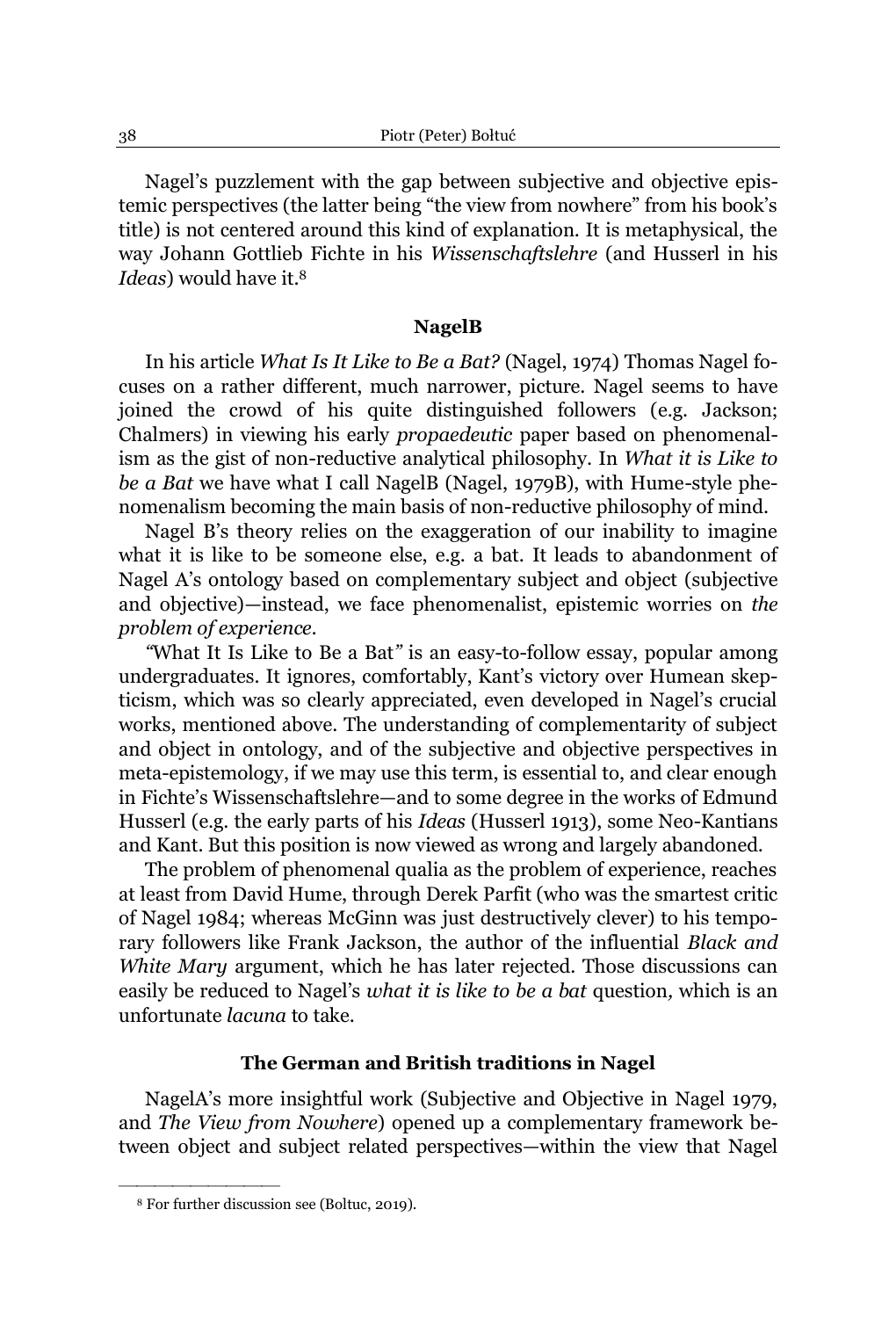rightfully called *materialism*. This was a discrete, yet steady-handed, move of classical German philosophy from the realm of idealism to that of physicalist non-reductive materialism. It can be maintained that Nagel put forth a materialist redescription of Fichte-style pure transcendental subject.

Now we face Tom Nagel's two theories of first-person consciousness: NagelA based on the gist of Fichte, Husserl and Kant, and Nagel B, based largely on Hume's phenomenalism. Nagel A and Nagel B read like two different philosophers—the former a much better one, but maybe a bit ahead of his times.

This is part of a big philosophical picture. Even when eminent German scholars try to highlight Kant's ideas helpful in modern cognitive science (T. Schlich, A. Newen), they start with a disclaimer that they do not try to endorse "Kant's idealism" and then merely search for scraps that remain when the structure of Kant's theory gets demolished. This attitude comes from philosophical predominance of British empiricism, narrowly understood, and abandonment of philosophical methods not approved by narrow such empiricism.

I view defending the heritage of Nagel A from the brute-force dominance of Nagel B as one of the main challenges for non-reductive physicalism.

#### *2.3.2. Russell's short-lived analysis of mind*

Bertrand Russell, in his *Analysis of Mind*, proposed a somewhat similar view. Each object, e.g. a chair, can be grasped as a set of objective parameters, as well as through phenomenal content (Hume-style), The full picture available to us, is composed of those two ontologies combined.

Yet, both Russell and Nagel fell back onto the *third-person accounts of physical object taken as a given.* In his *Analysis of Matter* Russell has taken matter, investigated from the third-person object-related perspective, as the primary and only substance. It may have been too early, in Russell's times, to understand scientific views broadly enough to keep his *complementary*  physicalism, or to turn it into a two-tier physicalist theory.

We are now going to explore and expand first-person subject's complementary relation with third-person functionalism, referring to Harman's under-appreciated functionalism of concepts.

#### **2.3.3. Harman's functionalism of concepts**

Gilbert Harman attempted to open a non-reductive window within functionalism—the window based largely on semantics. This was done well in his underpublicized "functionalism of concepts" (Harman, 1990). The claim is, briefly, that we cannot fully understand first-person statements from the third person perspective. Therefore, we need to analyze the functions of concepts, both within their first- and third-person contexts of use. (Harman,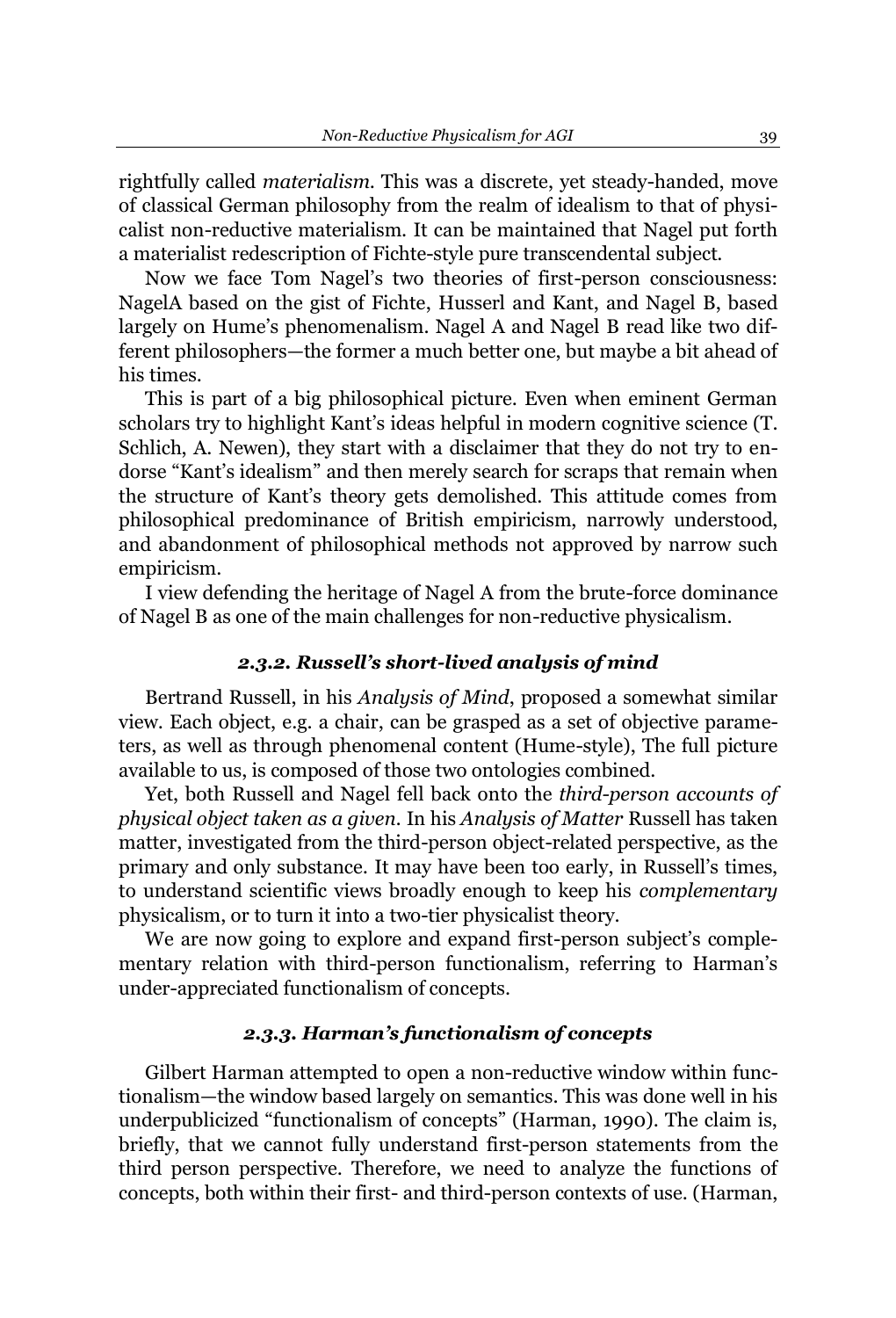1990; 1993; 2007). This is based on Harman's argument "Knowledge that P requires being able to represent its being the case that P. Limits on what can be represented are limits on what can be known." This point originates from Harman's interest in Wilhelm Dilthey's (1989 (1883)) *Das Ferstehen* as a special first-person epistemic perspective (Harman, 1993; 2007).

"With respect to pain and other sensory experiences there is a contrast between an objective understanding and a subjective understanding of what it is like to have that experience, where such a subjective understanding involves seeing how the objective experience as described from the outside translates into an experience one understands from the inside." (Harman, 2007)

"(I)n philosophical semantics" Harman distinguishes "between accounts of meaning in terms of objective features of use and translational accounts of meaning" (Harman, 2007, pp. 2–3). This approach provides him with an elegant account of the explanatory gap. Harman tries to use those issues in translation for "understanding what it is like for another creature to have a certain experience  $\left[\ldots\right]$  To understand what it is like for the other creature to have that experience is to understand which possible experience of one's own is its translation" (ibid.) The context of translation theory gives Harman an objective reference frame, where phenomenal qualia and sort of hermeneutics come through without their usual drift towards a dualism of sorts.

Harman refers to the Lewis-Nemirow interpretation of *what it is like arguments*, developed in reference to Jackson's Black and White Mary's *case* – which claims that one lacks an ability (e.g. to identify the red objects), not lacking any knowledge. To this Harman responds: "For them, understanding what it is like to have a given experience is not an instance of knowing that something is the case, a conclusion that I find bizarre" (Harman, 2007, p. 3).

At Harman's seminar in epistemology (Spring 1991), after his presentation "Can Science Understand the Mind?" where he presented a crisp version of this argument, I developed a related point: Ability can be translated into knowledge when we take into account informational content of the programming that it takes to have a robot perform the task at hand (Boltuc, 1998a, 1998b).

To sum up, Harman argues for the following point: "purely objective account of conscious experience cannot always by itself give an understanding of what it is like to have that experience. There will at least sometimes be an explanatory gap. This explanatory gap has no obvious metaphysical implications" (Harman, 2007, p. 3). This is exactly the outline of a non-reductive *view on subjective and objective perspectives, kept neatly within physicalism.* 

Writing this paper, I may be slightly more radical now, by trying to identify a physicalist emergence base, not only of the first-person content, but of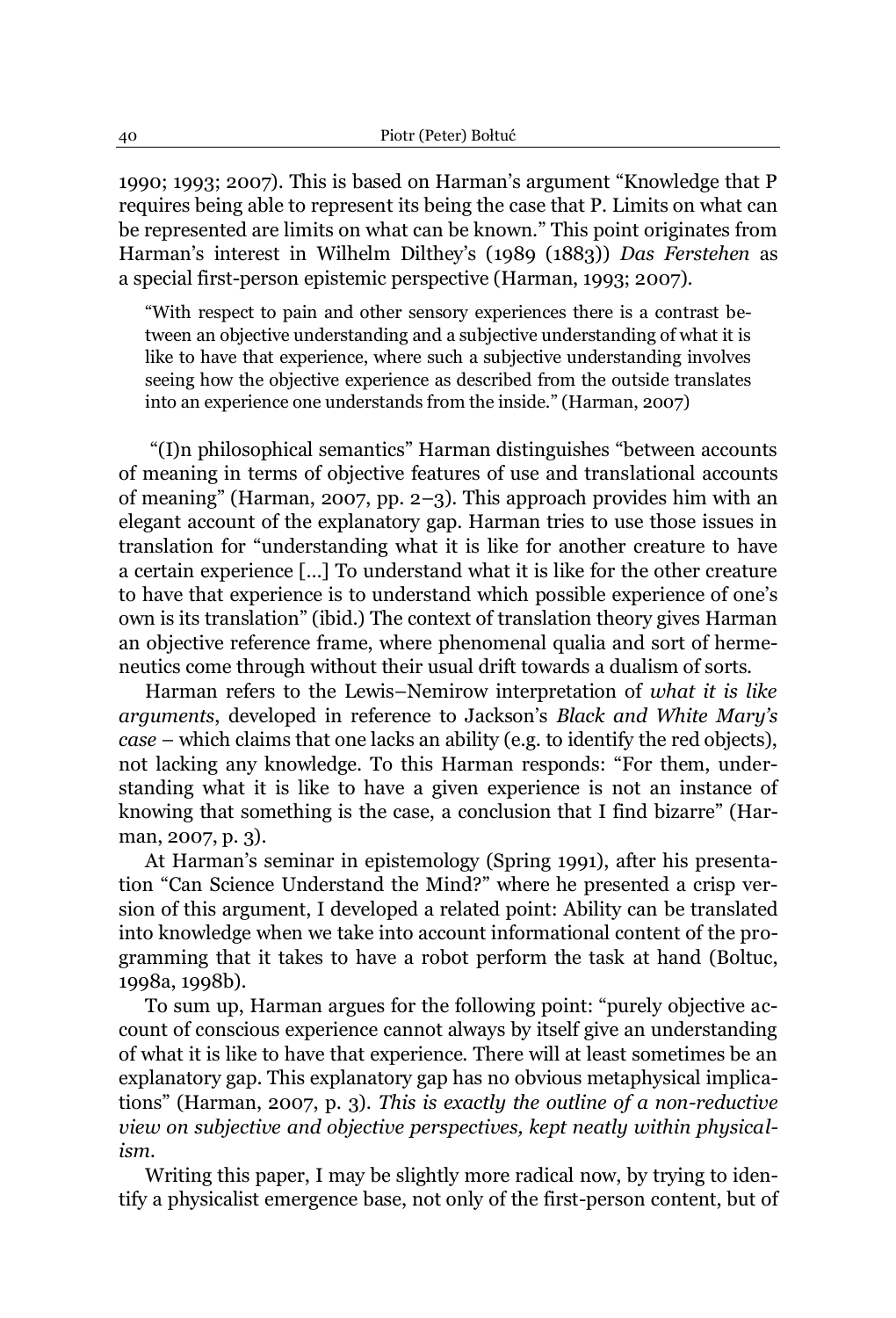the first-person stream of pre-awareness that allows the subject-related perspective itself.

### *2.3.4. Subject-object complementarity*

The basic subject-object relationship is what creates both the epistemic and ontological backgrounds for the existence of any phenomena. The complementary, view on the essential and mutually irreducible position of the subject and object, first as conceptual *atoms*, and next as originators of the complementary epistemic and ontic perspectives, turns out essential for formulating the ontological structure of autonomy for humans and other advanced animals alike. It is also relevant for advanced AIs.

The lack of the epistemic subject's primary interaction with the epistemic object results in the lack of consciousness *tout court*, though it does not affect complex conscious functions (if viewed from the outside). Having opened the philosophical background—so alien to, even detested by, philosophers of the post-Lockean, Humean schools—we need to demonstrate the same at the more practical level of everyday experience. While the first part of this paper may be viewed as complex and overly *philosophical*, the latter part may be viewed as simplistic. However, simple is good when thinking about first-person awareness.

Attempts to place non-reductive consciousness on very advanced functional structures relies on a misguided assumption. The assumption is that non-reductive consciousness is unique to humans (and maybe the more intelligent of us) and also that it bestows, by itself, a strong moral status; this we deny.

All the philosophical footwork stressed above is here to provide a background to the physicalist interpretation/s of the first-person stream of awareness, relied upon in the final argument.

### **3. STRAWBERRIES AND CREME**

From now on, this paper focuses on robots enjoying (or not) some *strawberries and crème*; this is of course reference to the large topic of phenomenal qualia, as well as the topic of first-person experience by robots.

We explore, briefly, Mori's *uncanny valley* and the case of *Church-Turing lovers* (Boltuc, 2017B; 2011). This leads to the argument how future robots may perhaps have non-reductive consciousness, based on physicalist grounds. This requires a jump from "creature consciousness" as a biopsychological term, to creature consciousness as an advanced chemical feature (Sloman, 2020), not limited to "mentations" or similar specificities of biological life (*contra* Searle). Carbon based chemistry, in accordance with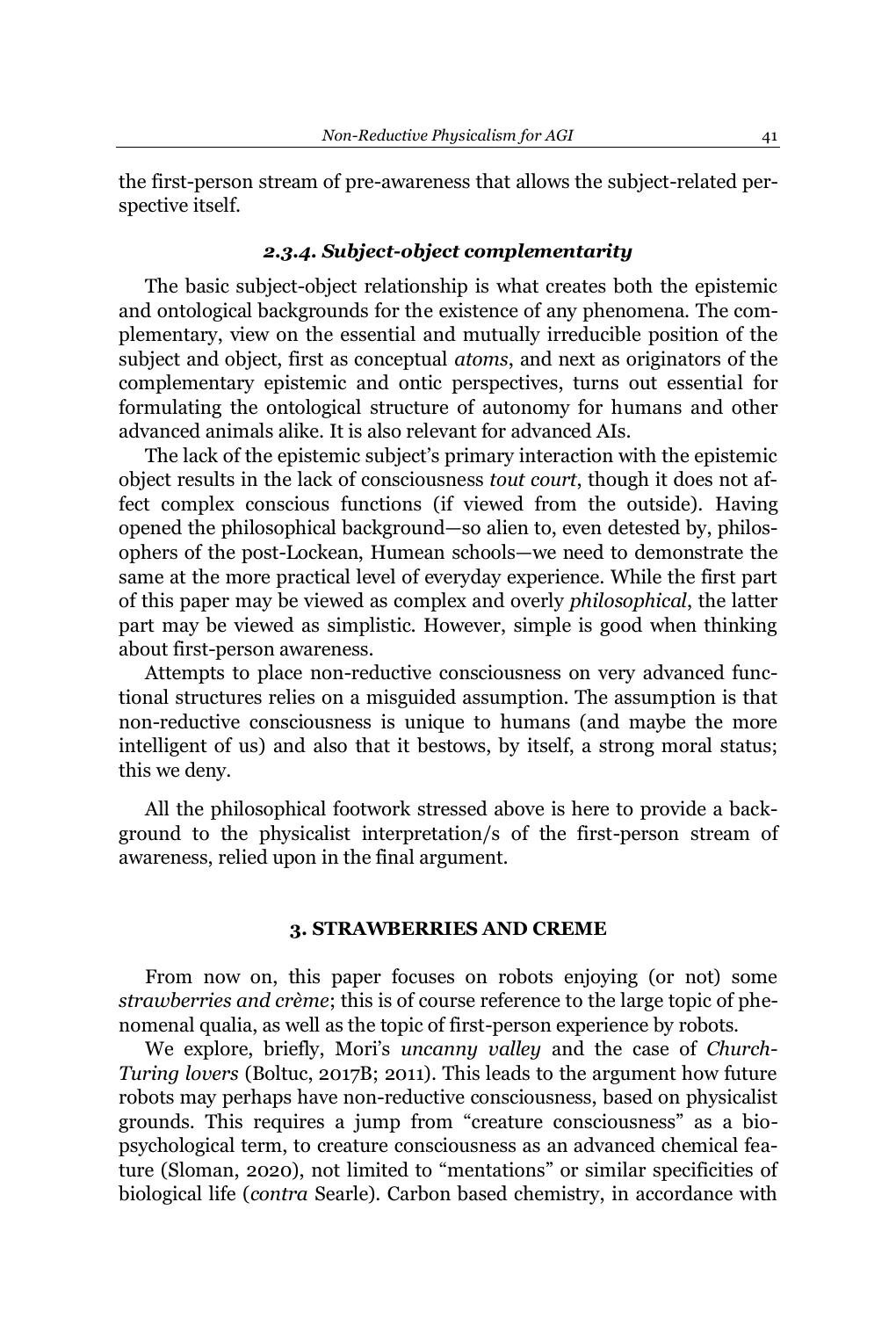bioengineering, trends as a fruitful mix with inorganic chemistry and physical sciences broadly understood.

\*

It is "idiotic to make a computer enjoy strawberries and crème," as Alan Turing pointed out (Turing, 1950). This statement sounds right in Turing's famous article but only because computers known to Turing would have no way to get *the feel* of anything.

# **3.1. Spooky enjoyments**

Some of the robots today can exhibit behaviors consistent with enjoyment, which is often viewed as spooky (Mori, Boltuc, 1998; 2017; 2021). This attitude is consistent with *the uncanny valley effect*, first highlighted by Mori. It is a situation in which artifacts (e.g. dolls, robots, even pictures of human beings or animals), under certain conditions, may be perceived as spooky. Those that are not overly humanoid may be viewed as pleasant, often cute (some shape, color, size conditions apply). Those that are very good representations of humans, e.g. realistic—though often not *hyperrealistic*—portraits or sculptures representing human beings, are often quite accepted (unless they have identifiable content- or form-based triggers of negative feelings). However, pictures, sculptures or dolls that are humanoid, yet not quite good enough as human representations, are perceived as spooky or *uncanny.* This is especially striking if such artefacts encroach on privacy or sexuality-if so, they are likely to be viewed as *disgusting*; if they are large and overpowering—they are viewed as dangerous (Boltuc, 2021). Humanoid dolls that visibly enjoy the strawberries and crème, would probably be spooky-if they did so well enough to mimic human expressions of culinary enjoyment, but not quite well enough to be truly realistic human or animal representations.

There is a rather philosophical, or psychological, explanation why such enjoyment by robots would be spooky, unless it was very tastefully represented. Spookyness in the instance of a robot ostensibly enjoying strawberries and crème—not to mention erotic pleasures—seems to come from the obviousness of the fact, that they do not experience such enjoyment, thus lacking the proper causal chains from enjoyment to its behavioral expression.

Evolutionarily, if someone fakes their feelings, the attempt often masks insincere, hostile, or exploitative intentions. There are good reason why faking one's feelings may look strikingly spooky, since it may in fact be dangerous.

While working on this topic, I came upon the second uncanny valley—the valley of perfection. Human being comprise an inherent doze of imperfection, even when they perform the tasks that are well defined by the stand-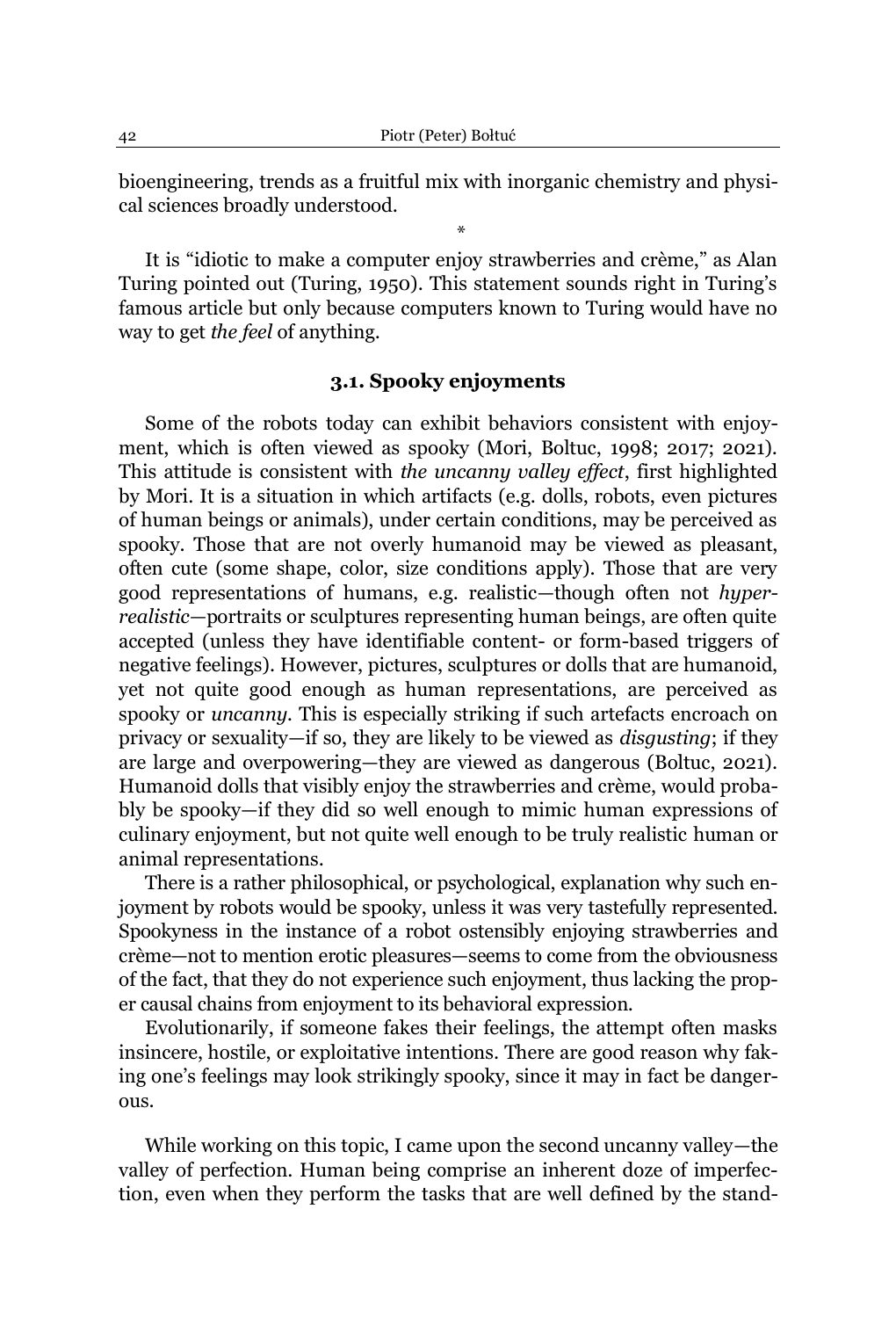ards of efficiency or of an art (e.g. a required "program" within competitive ice-skating). The non-spooky humanoid artefacts must also be human-like also in terms of *our perfect imperfections.* Thus, a robot being too efficient or too "perfect" in imitating human behavior would also be "uncanny"—that is the second uncanny valley, *the uncanny valley of perfection* (Boltuc, 2011, 2017, 2021).

Recently, Ben Goertzel pointed out that human actions, practices and even ethical values are paraconsistent. Thus, a humanoid companion-or a robot meant to cooperate with humans smoothly (instead of patronizingly) would need to follow largely a paraconsistent logic (Goertzel, 2021a; 2021b; 2021c). This paraconsistency may be construed as a way to avoid the uncanny valley of perfection

# **3.2. Church-Turing Lovers revisited**

The Church-Turing Lovers<sup>9</sup> is a rather clear case where we have good reasons to care whether an agent has or lacks the first-person feel. It involves advanced artificial companions, which perform many (or all) functions that a human companion, or a significant other, would perform. They even look the same (at the right level of granularity), function in a society, may even make money and partake in reproductive process (at least as a surrogate parent)—thus they are functionally equivalent to socially astute humans. However, while they have functional, human level consciousness, they lack the first-person feel what the world looks and feels- like for them. In general, we have overwhelming reasons to believe that they lack firstperson awareness. Would one have reasons to care whether his or her significant other is a Church-Turing Lover or a human being?

If one is supposed to care about the feelings, in particular, the inner feel of one's significant other—for non-instrumental reasons—this would be a *futile task* if she or he had no first-person stream of awareness. The meaning of interrelationship with another human consciousness would be lost.

Such relation with a machine may be *functionally* satisfying. However, there would be no real *I-Though* relationship (Bubber). This is why, we should care about one's partner having their awareness, not just a chain of useful functions, including memory, recall and so on.

One other philosophical point needs to be made. If first-person awareness is the sole relevant difference (different constructions of a human and a robot will be viewed as functionally irrelevant at the desired level of granularity), and if first-person awareness so understood has no influence on actions or other functions of a robot, this would lead to epiphenomenalism (roughly, irrelevance of awareness).

<sup>9</sup> The name comes from David Deutsch's physical interpretation of the Church-Turing Thesis.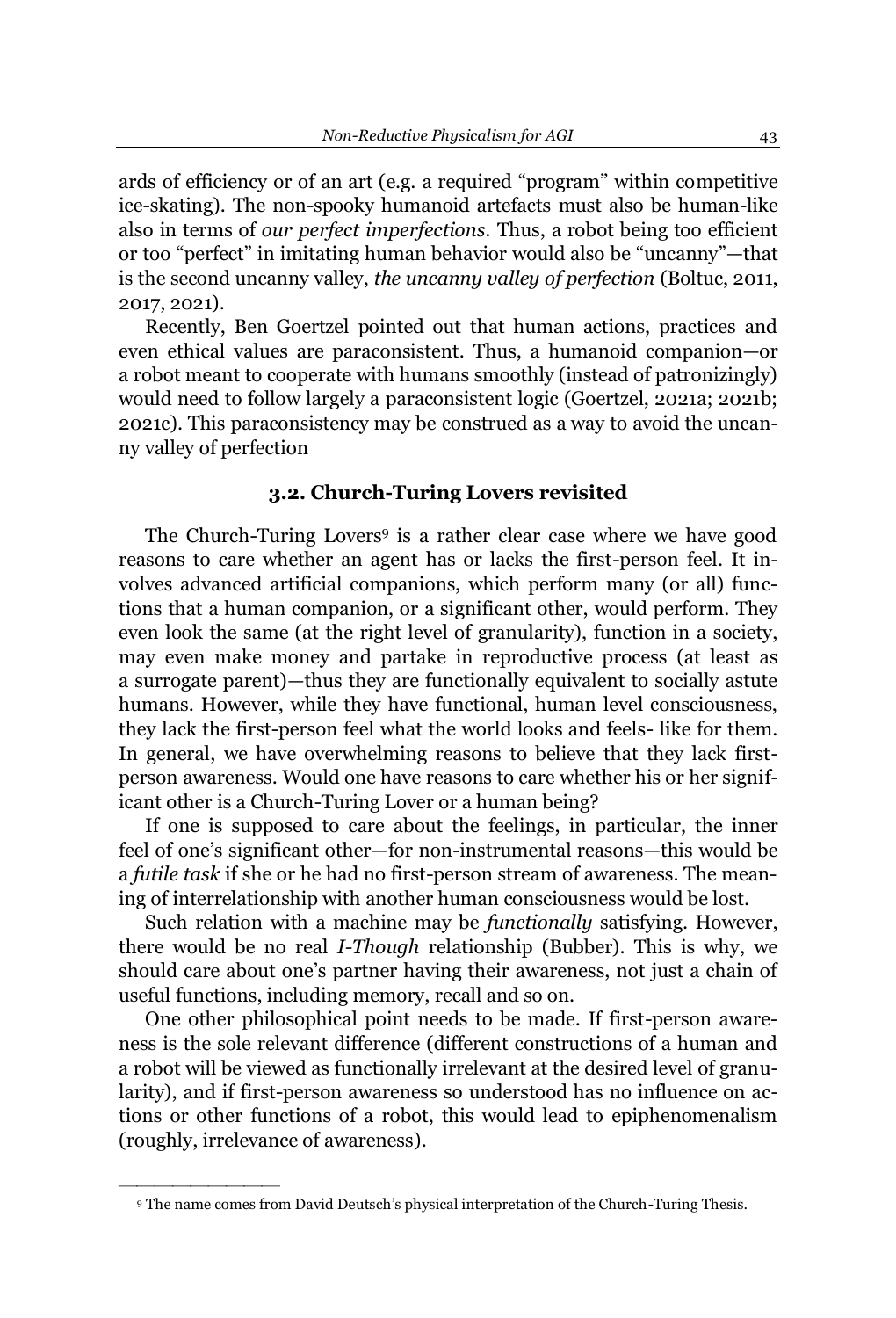Yet, the very knowledge, or justified suspicion of one's significant other that there is nothing it is like for one's companion to feel their love and other personal experiences, this would create a non-epiphenomenal (at least in the sense of *not-futile*) reason to care about their first-person awareness or first-person consciousness. Thus, if one wants to avoid epiphenomenalism within functionalist determinism (thus, irrelevance of first-person consciousness) one has a reason for doing so based on the Church Turing Lovers and their inability for first-person consciousness. This is based, at the very least, on the fact that people cannot justifiably care about your feelings. which is substantial to many meaningful relationships.

In Section 4 we argue that future robots should be able to have firstperson consciousness.10 In the current subsection, I have demonstrated one reason to believe that such attempt is not quite frivolous, futile or unreasonable.

### **3.3. Let the Robots Enjoy their Strawberries!**

A merely functionalist (soft-AI) approach to first-person consciousness is based on imitating, or faking, the true, aware feelings, such as lack of firstperson input, which is evolutionarily unnatural. Back to the uncanny valley effects, we may repeat that if somebody clearly fakes their deep emotions, e.g. love or joy, it makes sense to view such behavior as spooky, since they may cover insincere, even hostile intentions.

Here comes the question I entertain in my early article on the Turing's strawberries [Boltuc 1998B]. Isn't it possible for a robot to *actually enjoy* strawberries and crème? This would require many things, such as sensory equipment fit for tasting a dish, coded as a positive (and specific to a given taste) motivators, with relevant, sort of semantic, phenomenal content.

Kevin O'Regan's sensorimotor approach to ontology and its practical consequence-sensory substitution<sup>11</sup>-may perhaps pave the way to at least theoretical possibility of such enjoyment. Since we can play with various functionalities both of brains and sensorimotor apparatus, there may be some elbowroom for combining artificial or bioengineered elements in an artificial agent.

*Contra* O'Regan, phenomenal content of first-person consciousness also requires much more-a stream of first-person epistemic awareness, or, to

<sup>10</sup> Strong objections of Tom Metzinger (IJMC) to risk constructing machine first-person consciousness when we do not quite know what we are doing are duly noted. Yet, they belong to a different discussion. Briefly, at some point we are likely to know what we are doing in constructing those; then and only then my point on first-person consciousness for advanced AI would be justifiably practical.

<sup>&</sup>lt;sup>11</sup> Sensory substitution is to change stimuli of one sensory modality into stimuli of another sensory modality. For instance, people with damaged eyes have visual experiences re-transcribed as music (that identifies various colors and shapes) that goes to visual cortex. After re-learning, they "see" through the sounds.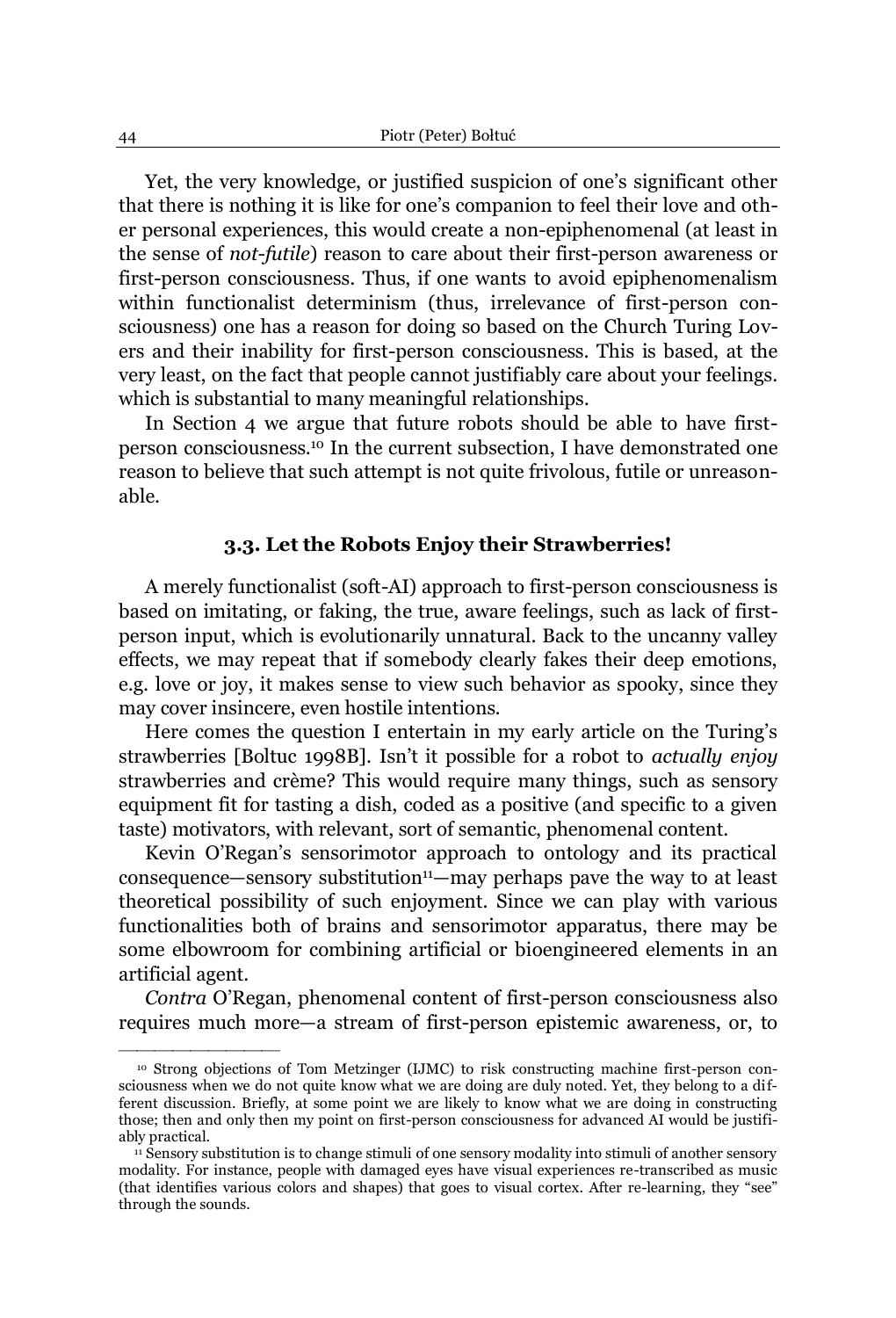put it in more "Continental" terms, it requires a *locus of consciousness and permanence* [Shalom].

**Summing up:** The above discussion is to show the difference between functional consciousness defined in the third-person perspective and firstperson awareness (always first-personal). The former is similar to Dennett's *agential stance* with a machine acting as if it was conscious like a human being. The latter may or may not be functionally relevant (if not, it is epiphenomenal, which would not be very attractive). Under normal circumstances, it is functionally relevant, although it may function like a catalyst, not quite an agent *tout cours*.

Below, I briefly explore some of the consequences of non-reductive consciousness for robots and other advanced AI agents.

### **4. THE ENGINEERING THESIS REVISITED**

The above philosophical refection brings us closer to addressing the point: What kind of machine would have non-reductive consciousness, like humans do? The answer is: the ones with *creature consciousness*. *Puzzling, is not it? Is not creature consciousness a biological feature of some animals?* Yet, are not biological animals physicalist creatures?

### **4.1. Robots with creature consciousness**

The engineering thesis in machine consciousness is a claim that, within a physicalist framework, we should expect all things to be prone to physical explanation (if not currently, then in the future, as science develops). Firstperson consciousness is a real phenomenon, even though perceived by every individual separately. Such testimonials are confirmed by neuroscientific observation. If first-person consciousness is real in in the physicalist universe, then—in principle—one should be able to re-engineer it (Boltuc, 2009; 2012). This seems to follow from the David Deutsch's physical interpretation of the Church-Turing thesis (Deutsch 1985).

 By proposing, in the current article, the hypothesis that the emergence base (or *locus*) of first-person stream of awareness is *creature consciousness²*we make a conceptual step towards defining the kind of consciousness that would be expected in any first-person aware beings. Some recent papers argue that such consciousness may belong to the parts of neurons, plants or even fungi.

This is not the endorsement of panpsychism (though I explored this option in (Boltuc, 2010)). Panpsychism requires a hypothesis that conscious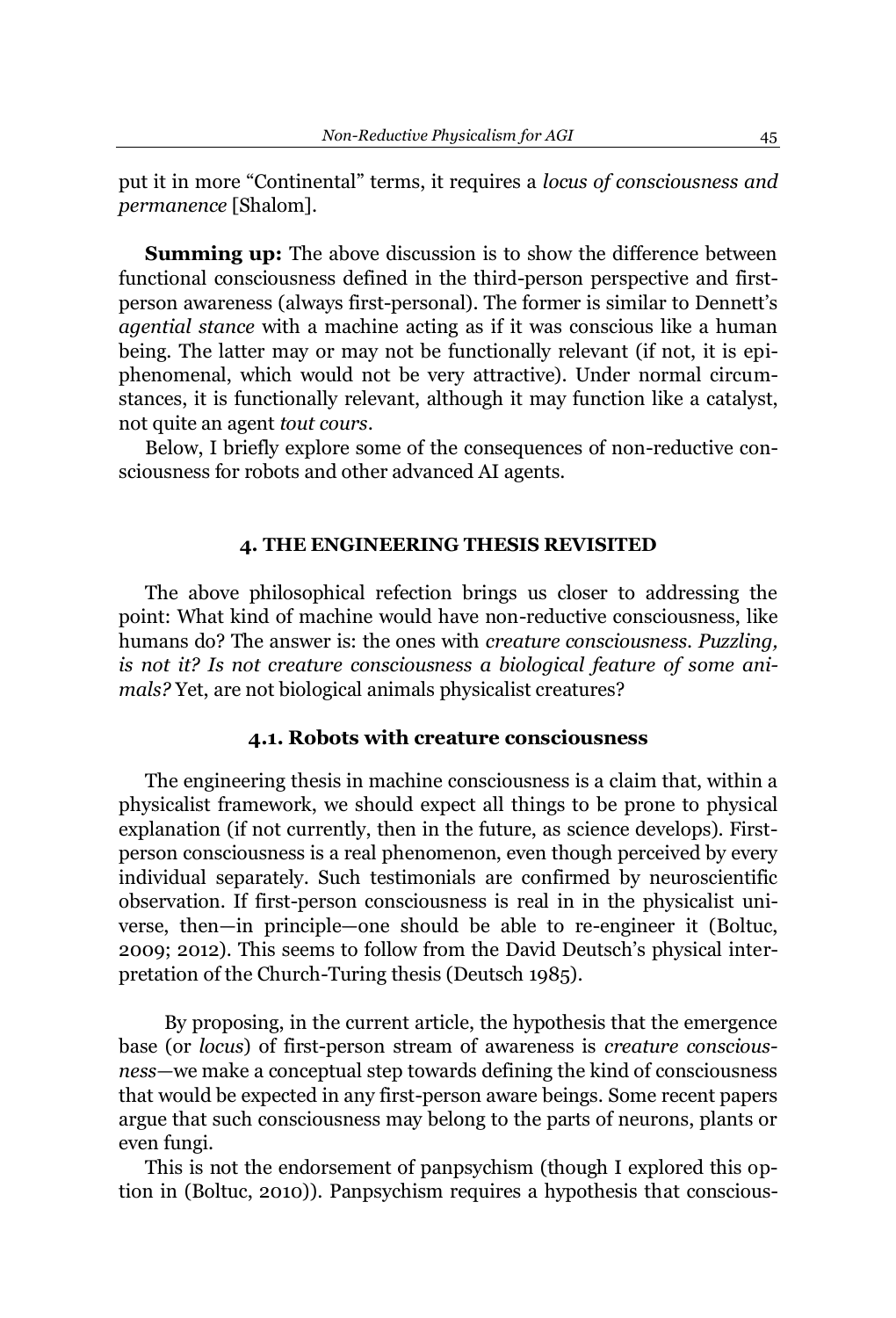ness is sort of like a physical substance (say, moisture) that is in the air on Earth, but in some places, there is more of it, leading to clouds, rain, puddles, lakes and so on. For consciousness, we would require nervous systems and brains—maybe even spiritual beings—that are the locations of large amounts of well-structured consciousness.

For now, until there are strong reasons to the contrary, we view consciousness as an emergent property of neural substrates; however, we see no reason to assume its ubiquitous nature. The difference is philosophically important since panpsychism assumes that consciousness is one of the substances in the universe and the other is matter, which results in dualism. Chalmers' panpsychism and earlier forms of spiritual monism (Baruch Spinoza, Gottfired Wilhelm Leibniz, George Berkeley) may claim that everything is consciousness, or at least has a conscious aspect; this is a monistic non-materialist system-sometimes idealism like (Berkeley's) and sometimes neutral monism (Spinoza's). Those big-picture systems seem to neglect the options open within non-reductive physicalism, which is much better confirmed by our experiences.

Organic chemistry is a natural science just like non-organic chemistrybioengineering works for both kinds. If we can bioengineer creature consciousness that is not a clone or permutation of an animal brain but uses other techniques, and if it is an "organic" part of an entity capable of carrying advanced AI and central to that task, we should be open to the idea that the robot would be *prima facie* conscious. It would be a potential carrier of first-person conscious capabilities, such as phenomenal experiences, and their precondition: first-person awareness. That would be a first-person conscious bio-electronic system.

We may also think of a non-carbon-based system doing the same. But understanding creature consciousness based on non-organic chemistry would involve a much more complex process of discovery, belonging to more remote future. Except, if AGI capable of multiplying human intellectual capacity becomes a reality and gets to work, among the many other things, also on the project to create *creature consciousness* in non-standard chemical substances.

The theoretical problems concerning such an organic (and later maybe inorganic) creature, would be both: to estimate what substances, and in what structures, would likely be first-person conscious, and then the need to define what is and what is not a new being (as opposed to biological cloning and other relatively standard kinds of reproduction). It is important for organic chemistry research to determine whether the organic brain-like structure is a part of machine, or results in a cyborg with an implanted (and no doubt re-engineered) animal or hybrid animal-human brain.

The Engineering Thesis in Machine Consciousness tells us that, within naturalism, at some point we would be able to build non-reductive con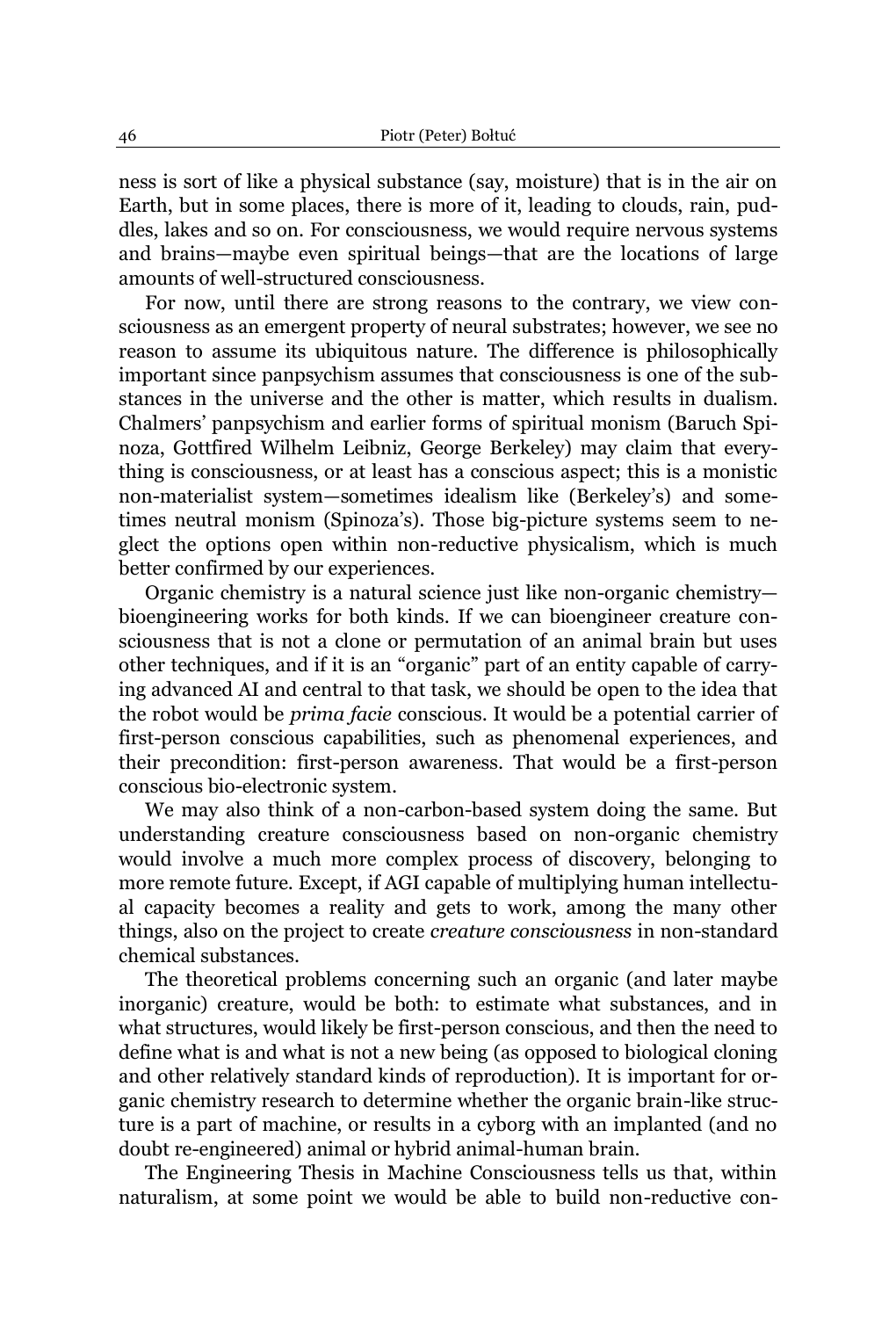sciousness in a machine. Moral and practical aspects of such project belong to different papers (including Boltuc 2018B)—while the option may be scary it is also deeply enticing.

#### **REFERENCES**

- N. Block, *On a Confusion about a Function of Consciousness*, Brain and Behavioral Sciences, 1995, 18 (2), 2FFH27±247.
- P. Boltuc, T. P. Conelly, *Uncanny Robots of Perfection*, in: Brain-Inspired Cognitive Architectures for Artificial Intelligence, Gudwin R. et al. (eds.), BICA\*AI 2020, Springer Science,  $2021$ , pp.  $56-68$ .
- P. Boltuc, *Subject Is No Object*, in: Epistemic Basis of Information, M. Burgin; Gordana Dodig-Crn final philosophy of Information, World Scientific, 2019, pp. 3–39.
	- \_\_\_\_ , *Strong Semantic Computing*, Procedia Computer Science, 123, Feb. 2018A, pp. 98± 103; https://www.sciencedirect.com/science/article/pii/S1877050918300176
	- \_\_\_\_ , *Cognitive Agents: Is There a Moral Gap Between Human and Artificial Intelligence?*, in: Information, Communication and Automation Technology Ethics in the Knowledge Society, Tzfestas S. (ed., NOVA Science Publishers (2018B).
	- \_\_\_\_ , *Church-Turing Lovers*, In: Robot Ethics 2.0: From Autonomous Cars to Artificial Intelligence; P. Lin, K. Abney, R. Jenkins (eds.) Oxford University Press: Oxford, UK, 2017; pp. 214-228.
	- \_\_\_\_ , *Non-reductive Consciousness as Hardware*, APA Newsletter on Philosophy and Computers, 2015, p. 14 (2, Spring).
	- $\_$ , *The Engineering Thesis in Machine Consciousness*, Techné: Research in Philosophy and Technology, 16 (2, Spring), 2012, pp. 187-207.
	- \_\_\_\_ , *What is the Difference between Your Friend and a Church Turing Lover*, The Computational Turn: Past, Presents and Futures? C. Ess; R. Hagengruber Aarchus University, 2011 pp. 37-40.
	- \_\_\_\_ , *\$ 3KLORVRSKHU¶V 7DNH RQ0DFKLQH &RQVFLRXVQHVV*, in: Philosophy of Engineering and the Artifact in the Digital Age, V. E. Guliciuc (ed.), Cambridge Scholar's Press, 2010, pp.  $49 - 66.$
	- \_\_\_\_ , *Qualia, Robots and Complementarity of Subject and Object*, World Congress of Philosophy, Boston 1998B[; http://www.bu.edu/wcp/Papers/Mind/MindBolt.htm](http://www.bu.edu/wcp/Papers/Mind/MindBolt.htm)
	- \_\_\_\_ , *Reductionism and Qualia*, Epistemologia, 4, 1998A, pp. 111±130.
- M. Bubber, *I and Thou*, W. Kaufmann (trans.), Charles Scribner's Son, New York 1970.
- D. Chalmers, *Panpsychism and Panprotopsychism*, Amherst Lecture in Philosophy, 8, 2013.
- D. Davidson, *Rational Animals*, in: Actions and Events: Perspectives on the Philosophy of Donald Davidson, E. Lepore, B. McLaughlin (eds.), Basil Blackwell, New York 1985.
- D. C. Dennett *The Intentional Stance*, MIT Press, 1981.
- D. Deutsch, *Quantum Theory, the Church±Turing Principle and the Universal Quantum Computer*, Proceedings of the Royal Society, 400 (1818), 1985, pp. 97–117.
- W. Dilthey, *Introduction to the Human Sciences*, R. Makkreel, F. Rodi (eds.), Princeton University Press, Princeton, NJ 1989 (1883).
- Princess Elisabeth of Bohemia, René Descartes, *The Correspondence between Princess Elisabeth of Bohemia and René Descartes, L. Shapiro (ed., trans.), University of Chicago Press,* 2007.
- B. Goertzel, *Exploring Open-Ended Intelligence Using Patternist Pilosophy*, At: IS4SI, Philosophy and Computing, Sept 14, 2021; [https://www.youtube.com/channel/UCQ3w2](https://www.youtube.com/channel/UCQ3w2Jpi6DQf9aK51A0LLFA) [Jpi6DQf9aK51A0LLFA](https://www.youtube.com/channel/UCQ3w2Jpi6DQf9aK51A0LLFA)
	- \_\_\_\_ , *Paraconsistent Foundations for Probabilistic Reasoning, Programming and Concept Formation*, ArXiv abs/2012.14474, 2020.
	- \_\_\_\_ , *The Hidden Pattern. A Patternist Philosophy of Mind*, Brown Walker Press (FL), United States, 2006.
- G. Harman, *Explaining an Explanatory Gap*, APA Newsletter, 6 (2), Spring, 2017.
- \_\_\_\_ , *Reasoning, Meaning, and Mind*, Oxford University Press, 1999.